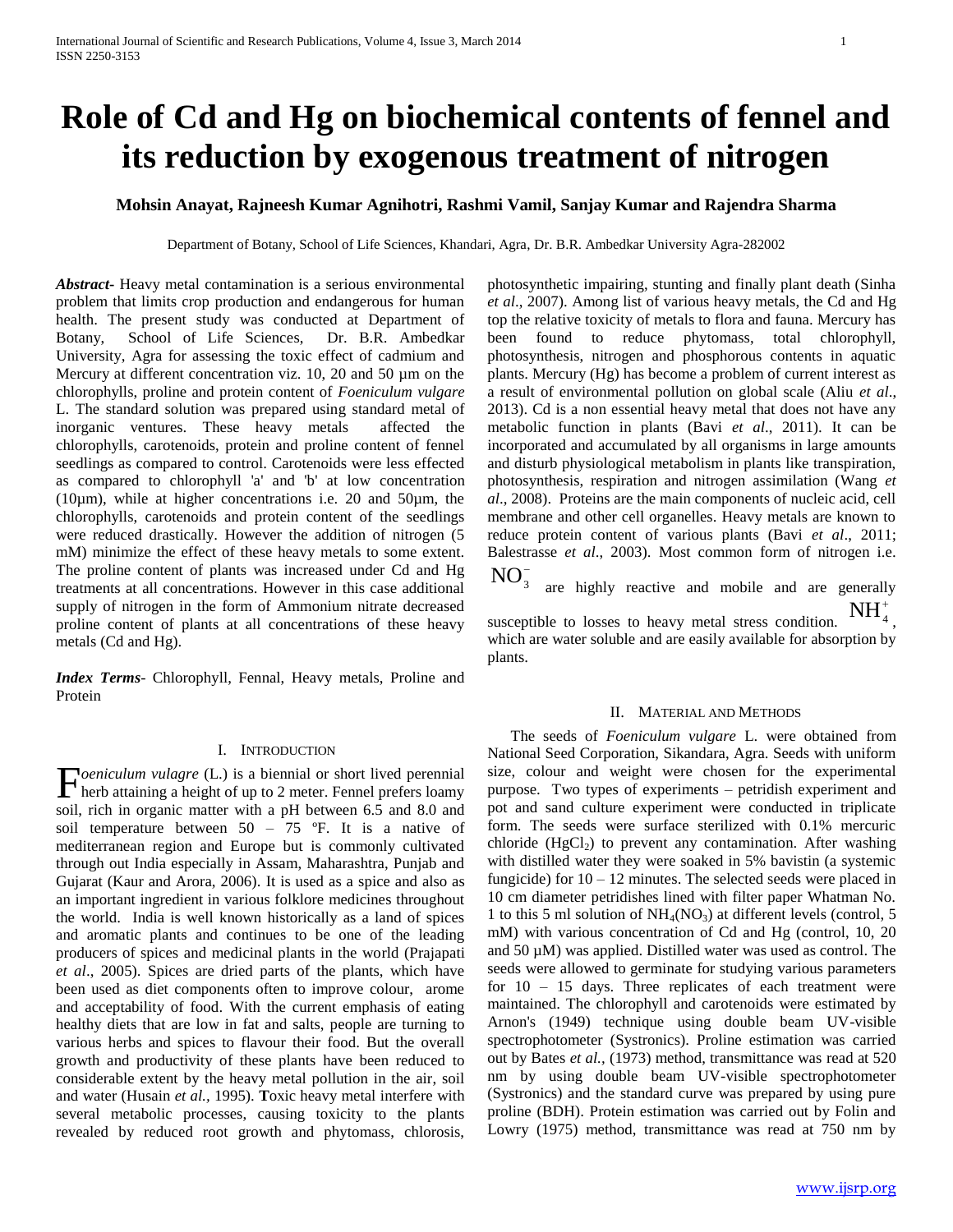using double beam UV-visible spectrophotometer (Systronics) and the standard curve was prepared by using BSA.

#### III. RESULT AND DISCUSSION

 The effect of Hg was more pronounced than Cd and all concentration and among different types of chlorophyll, chlorophyll 'b' was more effected than chlorophyll 'a'. Data presented in Table 1 indicate that chlorophyll 'a' was reduced upto 0.320 and 0.343 mgg<sup>-1</sup> Fw at  $10\mu$ M concentration of Hg and Cd respectively as compared to control  $(0.354 \text{ mg g}^{-1} \text{Fw})$ . Chlorophyll 'b' was reduced upto  $0.330$  and  $0.376$  mgg<sup>-1</sup> Fw at 10µM concentration of Hg and Cd treatment as compared to control  $(0.421mg g<sup>-1</sup> Fw)$ . Similarly at  $20\mu M$  concentration chlorophyll 'a' reduced upto  $0.288$  and  $0.330$  mgg<sup>-1</sup> Fw for Hg and Cd as compared to control  $(0.354 \text{ mgg}^{-1} \text{ Fw})$ , while chlorophyll 'b' was reduced upto  $0.311$  and  $0.347\%$  mgg<sup>-1</sup> Fw as compared to 0.421mgg-1 Fw (control) under Hg and Cd treatment respectively and at 50µM concentration chlorophyll a was reduced upto  $0.252$  and  $0.290$  mg  $g^{-1}$  Fw as compared to control  $(0.354 \text{ mg g}^{-1} \text{ Fw})$ , while chlorophyll 'b' was reduced upto 0.290 and 0.309 mg  $g^{-1}$  Fw as compared to control (0.421mg m<sup>-1</sup> Fw). The application of nitrogen (Ammonium nitrate) in the nutrient medium proved beneficial for all pigments. Increase in chlorophyll 'b' was more than the chlorophyll 'a'. Carotenoids appears to be more tolerant to heavy metals as compared to other pigments thus showed an increase in the presence of the nitrogen. Thus chlorophyll a, b, and total chlorophyll were drastically reduced under both metal treatments especially at higher level. Similar results have been obtained by Xin Chen *et al*., 2011 working under Cd stress on pakchoi and mustard plants. Tantrey and Agnihotri (2010) found total chlorophyll reduced considerably due to heavy metal Cd and Hg on Gram (*Cicer arietinum*). Shekar *et al*. (2011) have shown a reduction in chlorophyll content in tomato plants when treated with mercury. With the application of nitrogen carotenoids showed about 4% and 3% increase as compared to control at 50 µM concentration of Cd and Hg . From the data presented in Table 1 it is clear that after the supply of nitrogen all the chlorophyll and carotenoid contents increased as compared to control. Thus in agreement with earlier reporter (Sun *et al*., 2008, Vajpayee *et al*., 2000; Mobin and Khan, 2007). Similar results have been obtained in other laboratory studies (Jiang *et al*., 2007). In this study we find that chlorophyll 'a' content exceeded that of chlorophyll 'b' in all treated plants, which has been proven by other researchers (Mobin and Khan, 2007; Singh *et al.,* 2012). Moreover, the application of heavy metals shows that there occurs a decline in the carotenoid contents in all treated plants and has been proven by various workers (Thapar *et al*., 2008; Da-Lin *et al*., 2011; Xin-Chen *et al*., 2011; Singh *et al*., 2012). Proline, an amino-acid is well known to get accumulated in wide variety of organisms ranging from bacteria to higher plants on exposure to abiotic stress (Saradhi *et al*., 1993). A kind of amino acid which could play a therapeutic role in plants. Fennal Plants shows an increase of upto 0.207, 0.268 and 0.468 mg  $g^{-1}$  proline as compared to control (0.182 mg  $g^{-1}$  proline) when treated with the 10 $\mu$ M,  $20\mu$ M and  $50\mu$ M concentration of Cd. When treated with Hg, the proline concentration was further enhanced and it was 0.221,  $0.282$  and 0.498 mg  $g^{-1}$  proline when treated with 10, 20 and

50 $\mu$ M of Hg as compared to control (0.182 mg g<sup>-1</sup>) proline. However with the application of nitrogen the proline content was reduced to some extent. At higher concentration of Cd and Hg (50µM) proline was reduced upto 64% and 65% over control under the application of nitrogen. Similar results were reported by (John *et al.,* 2009; Singh *et al.,* 2012). Heavy metals are known to reduce the protein content of the plants. Data presented in the Table2 demonstrated the deleterious effects of Cd and Hg on protein content. This detrimental effect was more due to Hg as compared to the Cd. As evident from the Table 2 control plants exhibit maximum 0.60 mg/g, protein content and the minimum 0.42 mg/g and 0.39 mg/g, reported in 50µM Cd and Hg concentration. Protein content was reduced upto 0.55 mg/g under 10µM concentration of Cd, 0.50 mg/g under 20µM concentration of Cd. Hg proved more harmful for protein content, and reduced it by 0.52 mg/g under 10µM Hg, 0.48 mg/g under 20µM of Hg. In contrary to Cd and Hg, inclusion of nitrogen  $(NH_4NO_3)$ 0.5mM in nutrient medium increases protein content and proved to be beneficial for plants. Plants showed 24% increases in protein content at 50µM concentration of Cd and 38% increase at 50µM of Hg when treated with nitrogen. Our findings are similar to the findings of various workers that there occurs reduction in the protein content by the application of heavy metals ( Balestrasse *et al*., 2003; Bavi *et al*., 2011). The reduction in the amount of protein could be due to decrease in protein synthesis or an increase in protein degradation (Balestrasse *et al*., 2003).

## IV. CONCLUSION

 In the present study, exposure of heavy metals (Cd and Hg) to fennel plants affected different parameters like chlorphyll, carotenoids, proline and protein content of this plant. Exposure of metals to the seedlings decreased the total chlorophyll content, carotenoids and proteins contents as the metal concentration goes on increasing. The present results shows that Cd and Hg toxicity increases the proline content of the fennel seedlings with the imposition of low concentration of Cd and Hg (10µm) less amount of proline was increased and as the plants are treated with higher doses (20 and 50  $\mu$ m) of Cd and Hg there seems to be more increase in the accumulation of proline. In contract to other parameters, in this case the additional supply of nitrogen reduces proline content of the plant.

#### **REFERENCES**

- [1] Aliu, S., Gashi, B., Rusinovei, I. Fetahu, S. and Vataj, R. (2013). Effect of some heavy metals in some morpho-physiological parameters of maize seedlings. American Journal of Biochemistry and Biotechnology, 49(1): 27 – 33.
- [2] Balestrasse, K.B., Benavides, M.P., Gallego, S.M. and Tomaro, M.L. (2003). Effect of cadmium stress on nitrogen metabolism in nodules and roots of soyabean plants. Functional plant biology. 30: 57-64.
- [3] Bavi, K., Kholdebarian, B. and Moradshahi, A. (2011). Effect of cadmium on growth, protein content and peroxidase activity in Pea plants. Pakistan Journal of Botany. 43 (3): 1467-1470.
- [4] Da-lin, L., Kai-qi, H., Jing-jing, M., Wei-wei, Q., Xiu-ping. and Shu-pan, Z. (2011). Effect of cadmium on the growth and physiological characteristics of sorghum plants. African Journal of Biotechnology. 10(70): 15770-15776.
- [5] Husain, A., Z. Baroon, S. Al-Khalafawi, T. Ali-Ati and W. Sawaya. (1995). Heavy metals in fruits and vegetables grown in Kuwait during the oil well fires. Arab Gulf Journal of Science Research. 13: (3) 535-542.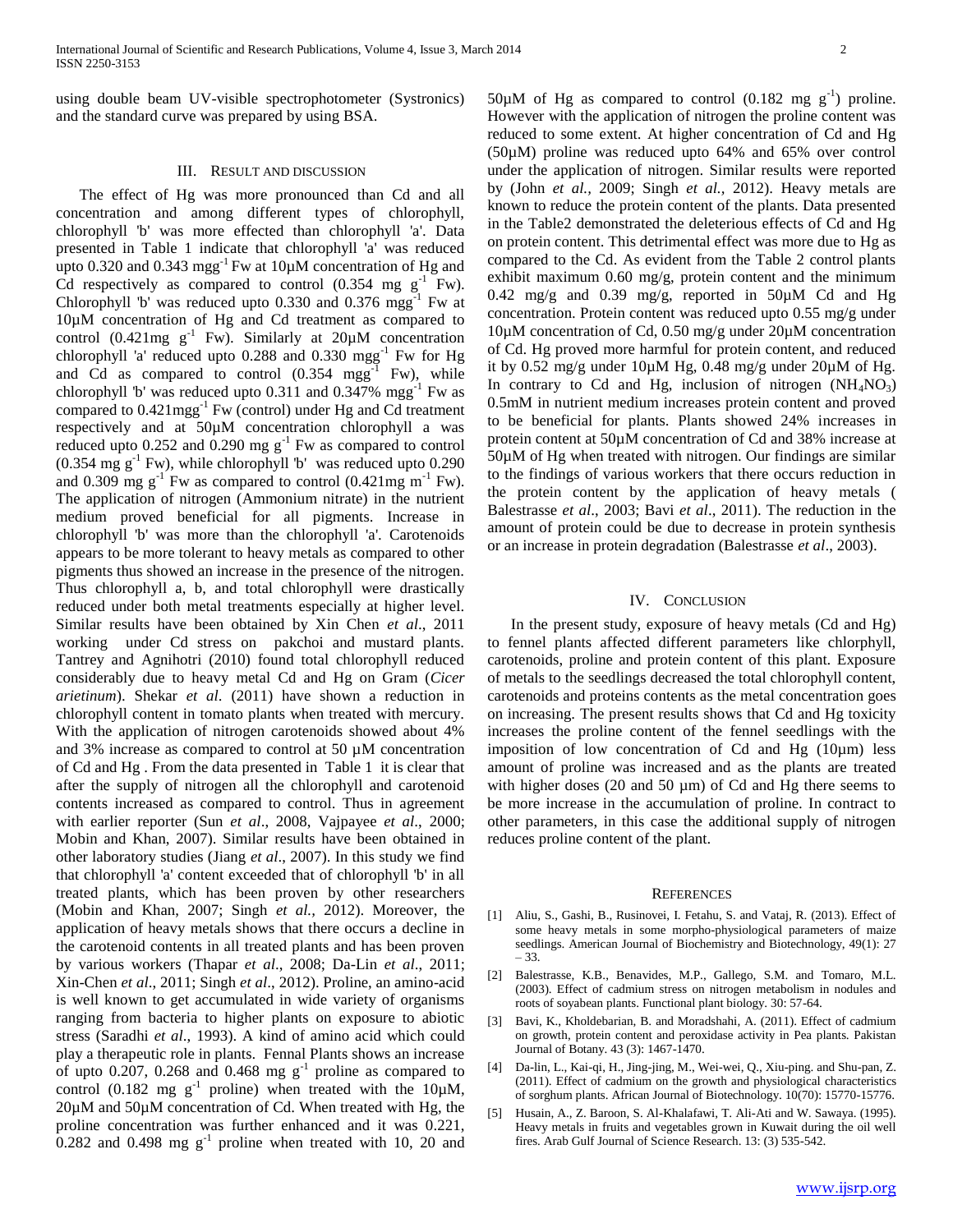- [6] John, R., Ahmad, P., Gadgil, K. and Sharma, S. (2009). Effect of cadmium and lead on growth, biochemical parameters and uptake in Lemna polysshiza L. Plant Soil and Environment. 54: 262-270.
- [7] Kaur, G.J. and Arora, D.S. (2010). Antibacterial and phytochemical screening of Anethum graveolens, Foeniculum vulgare and Trachyspermum ammi. BMC complementary and Alternative Medicine: 9-30.
- [8] Mobin, M. and Khan, N.A. (2007). Photosynthetic activity, pigment composition and antioxidative response of two mustard (Brassica juncea) cultivars differing in photosynthetic capacity subjected to cadmium stress. Journal of Plant Physiology. 164: 601-610.
- [9] Prajapati, N.D., Prajapati, T. and Jaipura, S. (2005). Advances in medicinal plants. Asian Medicinal Plants and Health Care Trust Publishers. 1: 222.
- [10] Saradhi, P.P. and Alia, V.B. (1993). Inhibition of mitochondrial electron transport is the prime cause behind proline accumulation during mineral deficiency in Oryza sativa. Plant and Soil. 155/156: 465-468.
- [11] Shekar, C.C., Sammaiah, D., Shastree, T. and Reddy, K.J. (2011). Effect of mercury on Tomato growth and yield attributes. International Journal of Pharma and Bioscience. 2 (2): 385-364.
- [12] Singh, G., Agnihortri, R.K., Sharma, R. and Ahmad, M. (2012). Effect of lead and nickel toxicity on chlorophyll and proline content of urd (Vigna mungo L.) seedlings. International Journal of Plant Physiology and Biochemistry. 10 (10): 30: 32.
- [13] Sinha, S. Gupta, M. Chandra, P. (1996). Bioaccumulation and biochemical effect of mercury in the plant of Bacopa monnieri L. Environ Toxicol water Qurl. 11 : 105 – 112.
- [14] Sun, Y., Zhou, Q. and Chunyan, D. (2008). Effect of cadmium and arsenic on growth and metal accumulation of Cd-hyperaccumulator Solanum nigrum L. Bioresource Technology. 99: 1103-1110.
- [15] Tantrey, M.S. and Agnihotri, R.K. (2010). Chlorophyll and proline content of gram (Cicer arietinum L.) under cadmium and mercury treatment. Research Journal of Agricultural Sciences. 1 (2): 119-122.
- [16] Tantrey, M.S. and Agnihotri, R.K. (2012). Reduction in germination and seedling growth of Cicer arietinum L. caused by mercury and cadmium treatments. Flora and Fauna. 18 : 2.
- [17] Thapar, R., Srivastava, A.K., Bhargava, P., Mishra, Y. and Rai, L.C. (2008). Impact of different abiotic stress on growth, photosynthetic electron

transport chain, nutrient uptake and enzyme activities of Cu-acclimated Anabaena doliolum. Journal of Plant Physiology. 165: 306-316.

- [18] Vajpayee, P., Tripathi, R.D., Rai, U.N., Ali, M.B. and Singh, S.N. (2000). Chromium (VI) accumulation reduces chlorophyll biosynthesis, nitrate reductase activity and protein content in Nymphaea alba L. Chemosphere. 41: 1075-1082.
- [19] Wang Hong-Wei; Shi Ya-Qi; Huang Feng and Yuan Lin (2008). Effect of HgCl2 short time treatment on photosynthesis in broad bean leaves. Acta Agronomica Sinica. 34 (1): 157 – 162.
- [20] Xin Chen, Wang, J., Shi, Y., Zhao, M.Q. and Chi, G.Y. (2011). Effect of Cd on growth and photosynthetic activities in pakchoi and mustard. Botanical Studies. 52: 41-46.

#### AUTHORS

**First Author** – Mohsin Anayat, Department of Botany, School of Life Sciences, Khandari, Agra, Dr. B.R. Ambedkar University Agra-282002

**Second Author** – Rajneesh Kumar Agnihotri, Department of Botany, School of Life Sciences, Khandari, Agra, Dr. B.R. Ambedkar University Agra-282002, Email id :

rk\_agnihotri@rediffmail.com

**Third Author** – Rashmi Vamil, Department of Botany, School of Life Sciences, Khandari, Agra, Dr. B.R. Ambedkar University Agra-282002

**Fourth Author** –Sanjay Kumar, Department of Botany, School of Life Sciences, Khandari, Agra, Dr. B.R. Ambedkar University Agra-282002

**Fifth Author** – Rajendra Sharma, Department of Botany, School of Life Sciences, Khandari, Agra, Dr. B.R. Ambedkar University Agra-282002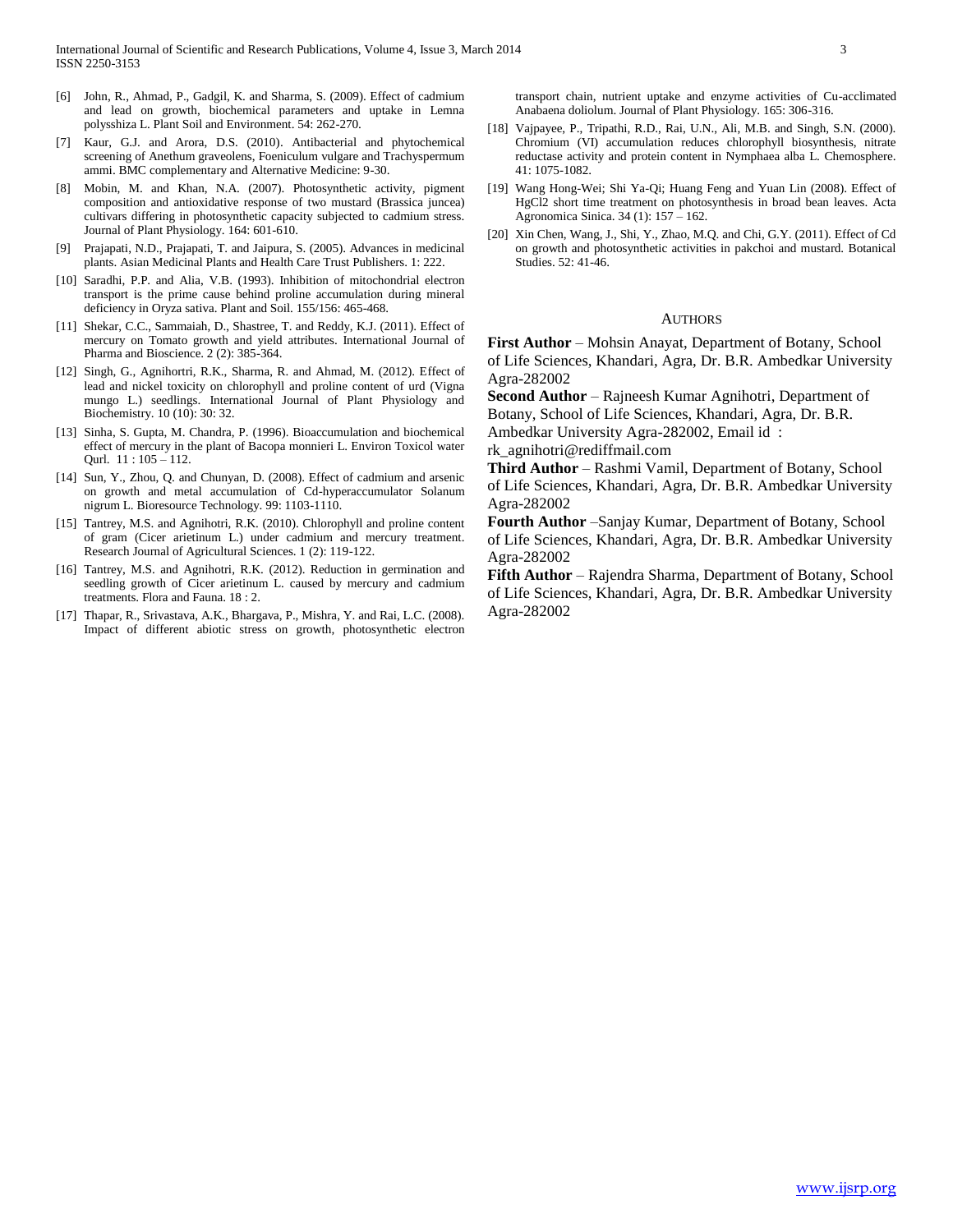

# **PROLINE CONTENT**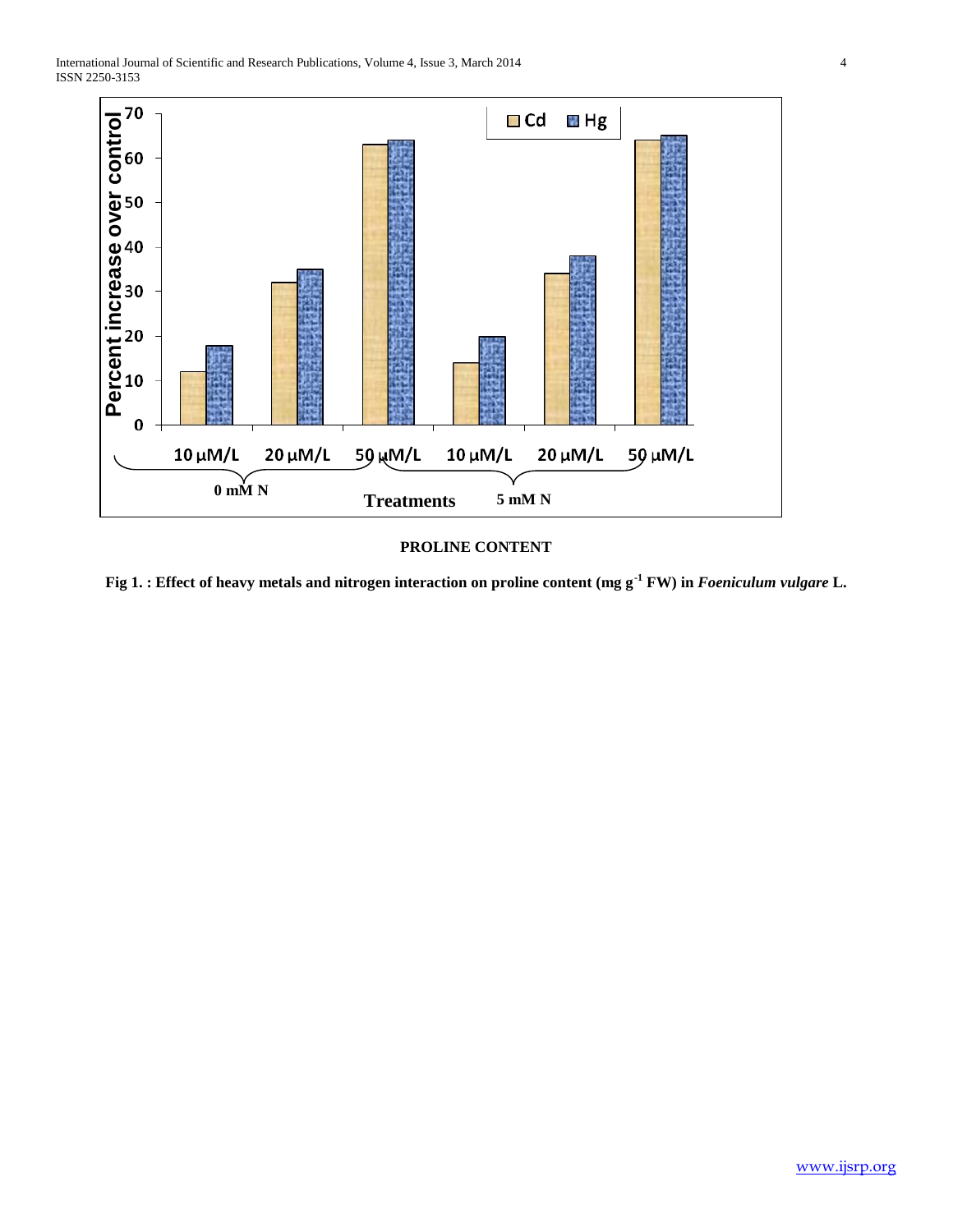

**Fig. 2 : Effect of heavy metals interaction on protein content in** *Foeniculum vulgare* **L. with and without nitrogen**

| Table 1 : Effect of Cadmium and mercury on pigment composition (mg g <sup>-1</sup> FW) in Fennel ( <i>Foeniculum vulgare</i> L.) grown with |  |
|---------------------------------------------------------------------------------------------------------------------------------------------|--|
| or without nitrogen.                                                                                                                        |  |

| <b>Metals</b>  | <b>Concentration</b> | Chlorophyll a |               | Chlorophyll b                 |                  | <b>Total Chlorophyll</b> |                  | <b>Carotenoids</b> |                  |
|----------------|----------------------|---------------|---------------|-------------------------------|------------------|--------------------------|------------------|--------------------|------------------|
|                | $(\mu M)$            | $0$ mM $\,$ N | $5$ mM $\,$ N | 0 <sub>m</sub> M <sub>N</sub> | $5 \text{ mM}$ N | $0$ mM $\,$ N            | $5 \text{ mM}$ N | $0 \text{ mM} N$   | $5 \text{ mM}$ N |
| Control        | $\theta$             | 0.354         | 0.402         | 0.421                         | 0.483            | 0.775                    | 0.885            | 1.547              | 1.646            |
| C <sub>d</sub> | $10 \mu M$           | 0.343         | 0.389         | 0.376                         | 0.465            | 0.719                    | 0.854            | 1.520              | 1.603            |
|                | $20 \mu M$           | 0.330         | 0.370         | 0.347                         | 0.412            | 0.677                    | 0.782            | 1.492              | 1.562            |
|                | $50 \mu M$           | 0.290         | 0.350         | 0.309                         | 0.391            | 0.599                    | 0.741            | 1.418              | 1.497            |
| Hg             | $10 \mu M$           | 0.320         | 0.380         | 0.330                         | 0.415            | 0.650                    | 0.795            | 1.485              | 1.579            |
|                | $20 \mu M$           | 0.288         | 0.337         | 0.311                         | 0.400            | 0.599                    | 0.737            | 1.439              | 1.490            |
|                | $50 \mu M$           | 0.252         | 0.310         | 0.290                         | 0.363            | 0.542                    | 0.673            | 1.376              | 1.421            |

N – Nitrogen